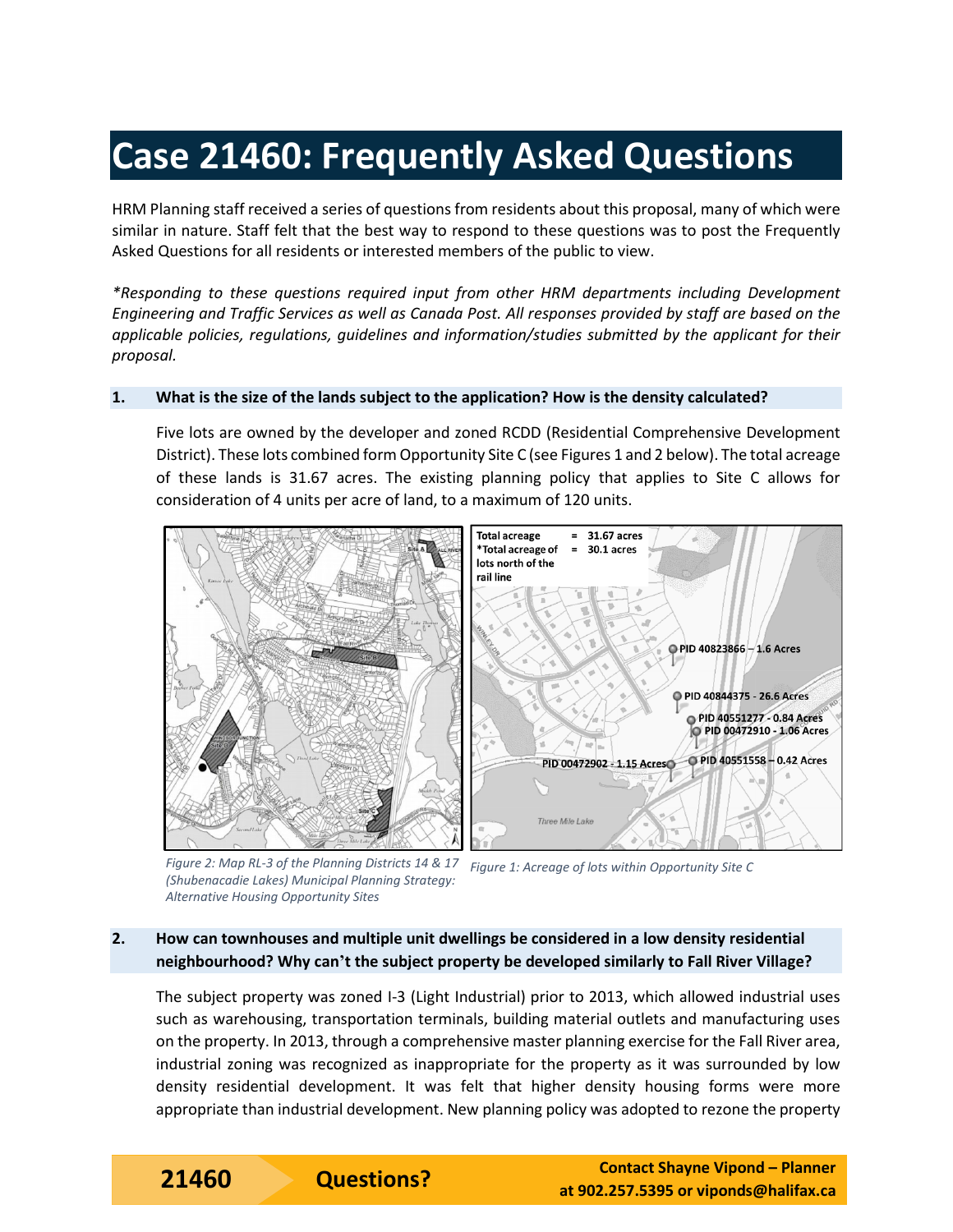to the Residential Comprehensive Development District (RCDD) Zone. RCDD zoning allows development of alternative housing forms (multiple unit dwellings and townhouses) and local commercial uses through the development agreement process. A development agreement is a contract between a landowner and the Municipality that regulates planning matters such as permitted land uses, site development controls, access, landscaping and building design that can occur on a property. This contract requires approval by Council and if approved, is registered on title. If the land is sold, all future owners will be responsible for the content of the agreement.

# **3. How can the developer apply for higher density housing when the restrictive covenants for Fall River Village, which are also registered on the subject property, specify that only single unit dwellings can be built in the neighbourhood?**

Restrictive covenants are typically used by developers to control development on newly subdivided residential properties. Restrictive covenants are not determined through planning policies and are therefore not reviewed nor considered by HRM planning staff in development applications. If a property owner violates the restrictive covenants for a subdivision, it is a civil matter that does not involve HRM.

**4. During the visioning exercise completed for the River-Lakes Secondary Planning Strategy, the community expressed the importance of maintaining the rural character of the area. How is the proposed development maintaining the rural, low-density residential characteristics of the existing neighbourhood?**

In addition to maintaining the rural character of the existing community, the River-Lakes Vision aims to allow for alternative housing types including multiple unit dwellings and townhouses to provide housing for all members of the community. In an effort to protect the rural character of the area, these alternative housing forms can only be considered at four specific sites within the River-Lakes area – the subject site being one of them (Site C). There are specific planning policies that apply to Site C including architectural requirements that intend to ensure the multiple unit buildings' designs are similar and compatible with the traditional designs of the existing neighbourhood.

#### **5. Wasn't this application already refused by Council?**

There was a previous application (Municipal Case #20672) that was submitted for a development agreement for three multiple unit dwellings, a commercial building and self-storage facility. Upon review of this proposal, CN Rail confirmed they would not grant permission for the developer to cross the rail line to connect Ingram Drive to Cobequid Road. The planning policy requires that the development have direct access to Cobequid Road. Since CN did not grant access, the application did not proceed to Council. The current application has been submitted (Municipal Case #21460) requesting removal of the requirement for access to Cobequid under the planning policy.

#### **6. Why are we even considering this application if it does not meet the policy?**

Our planning policies set out the goals, objectives and direction for long term growth and development in the Municipality. Amendments to our policy documents are significant undertakings. A property owner has the right to apply to amend planning policy; however, Council is under no obligation to consider such requests. In this case, staff advised Council in February 2018 that there is merit to start a process to consider the proposed amendments because the subject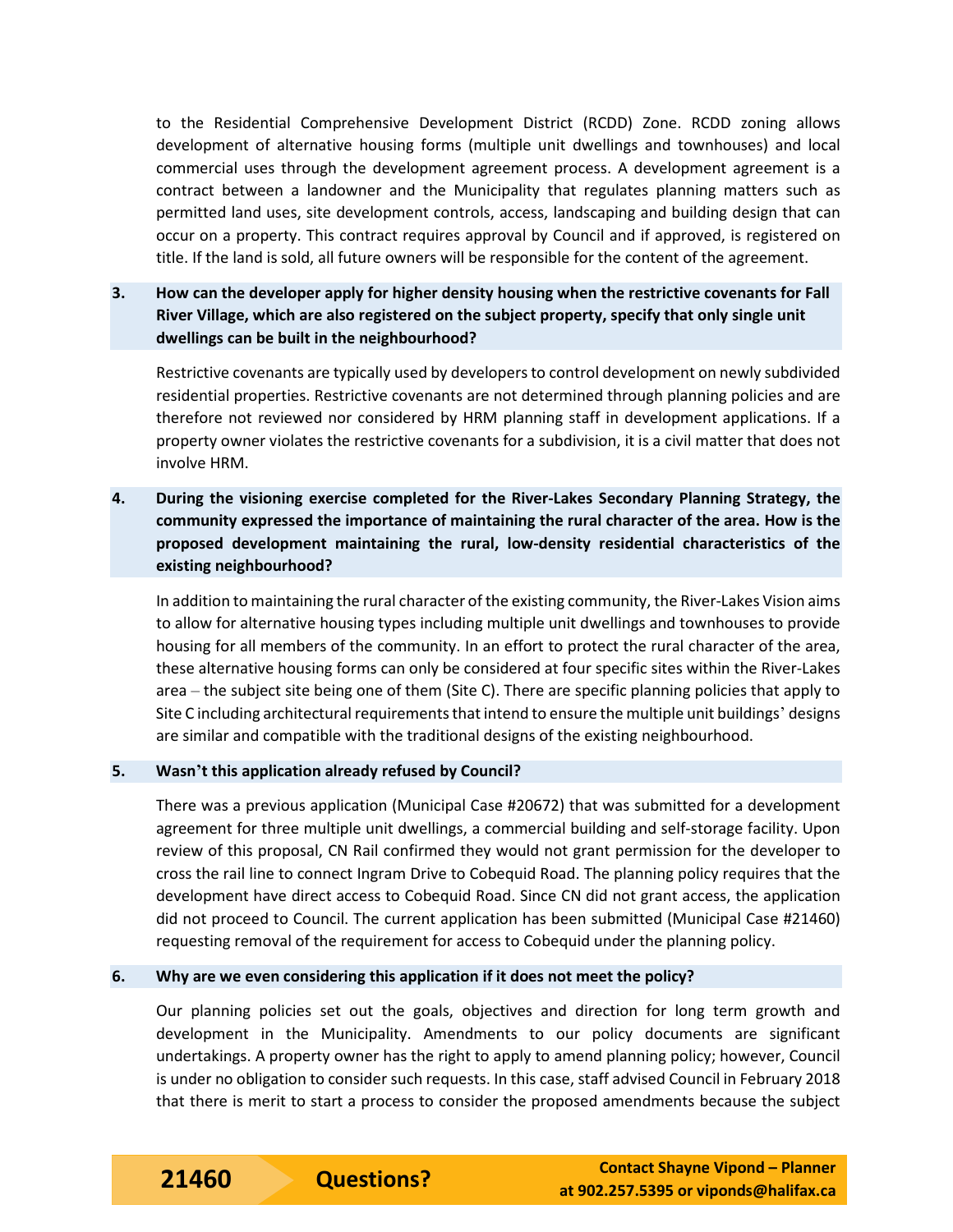property has been identified as an opportunity site for higher density development and the challenge to connect to Cobequid Road is based on feedback received from CN Rail, which the Municipality cannot enforce. The policy amendment process entails going out to the public to receive feedback and complete a detailed technical review of the proposal. Council did choose to initiate the planning process but have not yet made any decisions to approve or refuse the proposed development.

#### **7. What types of studies are required to consider the application?**

The relevant planning policy requires a no net increase in phosphorous study, stormwater management and erosion and sedimentation control plans, and a traffic study for any development proposal for Site C.

#### **8. What is a traffic study, who prepares them, and how does HRM review them?**

Traffic studies are written at the expense of the applicant by professional engineers. These studies are submitted at the start of the planning application process and give HRM engineers a sense of how a project might impact the surrounding streets both from a safety and capacity perspective. Once submitted, studies are reviewed by HRM engineers to ensure they meet HRM policies, and that the findings in the report are supported by the evidence provided. Any needed changes to the study are outlined for the applicant, and this work continues until both sides are in agreement. The traffic study is then used to decide on any upgrades or changes to the surrounding streets that may be required to make sure the impact is minimized.

# **9. What type of analysis is required for a traffic impact study? Does HRM Engineering staff consider the average number of vehicles per household within the existing neighbourhood? Are the projected volumes noted in the traffic study reasonable to consider? Do the traffic studies consider other developments proposed in the area?**

The general objectives of Traffic Impact Studies (or Assessments) include identifying the current operations of the adjacent roadway and impacted intersections, the anticipated operations with estimated background growth, and the anticipated operations with background growth plus the additional traffic generated by the development. The studies then identify any potential issues and offer recommendations to mitigate those concerns.

Rather than estimating the number of vehicles per household, and the current distribution of those vehicles, traffic volumes are counted at key intersections during the peak hours (typically weekday AM and PM) to capture the current conditions. The number of vehicles that would be expected for a multi-unit residential development (or any development) is typically estimated using the most recent edition of Institute of Transportation Engineers' (ITE's) Trip Generation Manual. ITE's trip generation manual is considered best practice. The applicant's consultant has done this in their submission.

Traffic studies submitted by an applicant must follow th[e HRM Traffic Impact Study Guidelines.](https://www.halifax.ca/sites/default/files/documents/transportation/streets-sidewalks/TISGUIDE8.pdf) They include an assessment of cumulative traffic and changes to the street network associated with other development proposals in the study area. These development proposals may be approved or could be approved before the development under review is completed.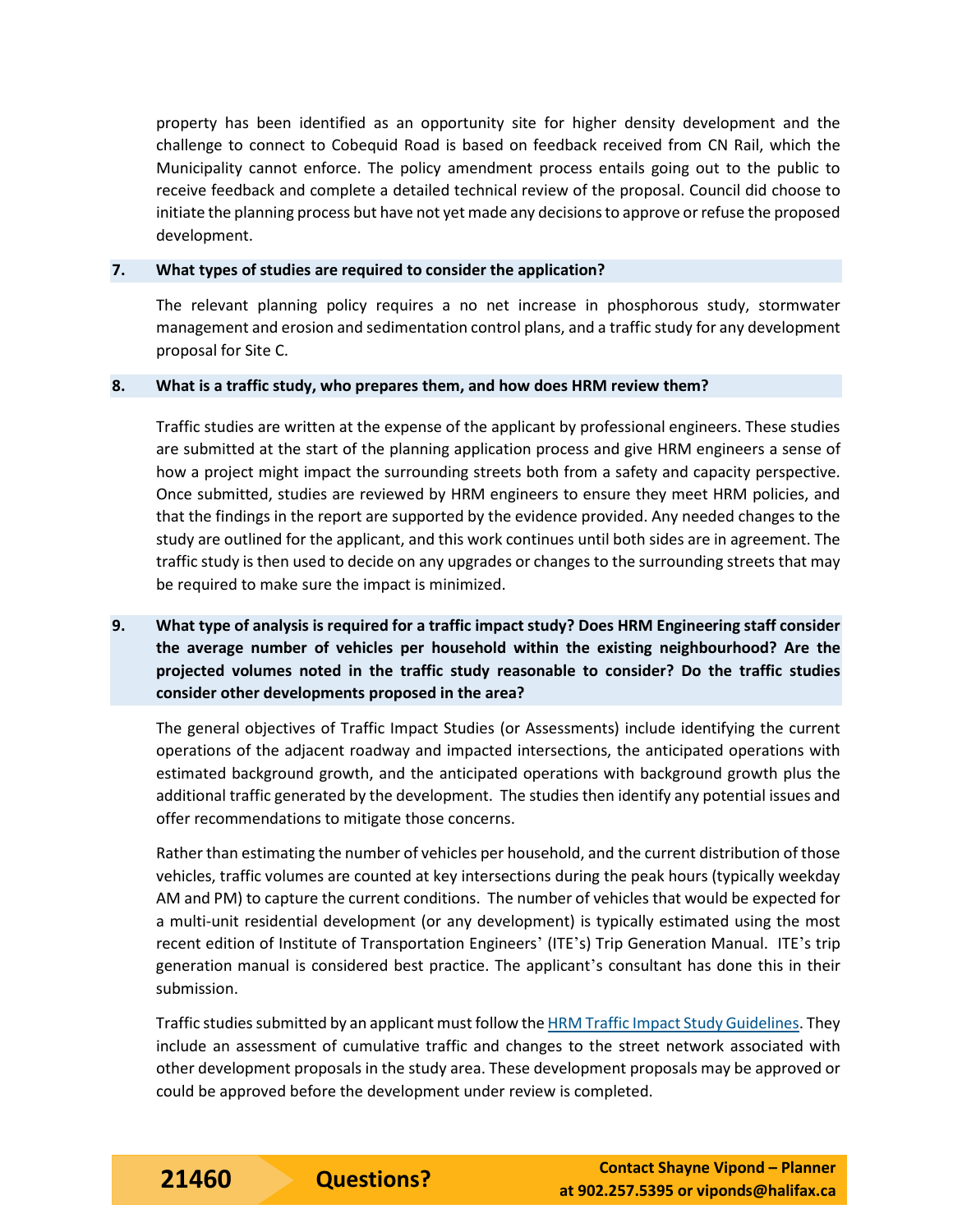#### **10. Over the engineered stamp, there is an "Originally Signed" label. Why is that?**

HRM policy requires that all signatures are redacted when posted on our website. The planner puts the "Originally Signed" label on all signatures.

#### **11. Are the existing streets within Fall River Village built to accommodate additional traffic from the proposed development? What is the capacity of the existing streets in the neighbourhood?**

The existing streets within Fall River Village were designed following municipal engineering regulations. The existing street network within Fall River Village consists of local and collector street classifications. Local streets (like Bolton Drive and Devonport Avenue) are designed to accommodate daily traffic volumes of up to 3,000 vehicles, while minor collector streets (like Winley Drive and Ingram Drive) are designed to accommodate up to 12,000 vehicles per day. The existing streets in the area can accommodate the additional traffic proposed for Case 21460.

#### **12. Will infrastructure upgrades and improvements to the existing transportation network be required to enable the proposed development (for example, sidewalks, crosswalks etc.)?**

Any connecting road infrastructure to the proposed development which does not meet HRM's standards may be required to be upgraded by the developer. The TIS guidelines require comment on vehicle infrastructure only. The guidelines speak to addressing impact on pedestrians, but from a traffic signal perspective. Staff have not identified any sub-standard road infrastructure within the existing Fall River Village subdivision at this time. Minor upgrades where the proposed development connects to the end of Ingram Drive may be required such as extending the pavement or redefining existing ditches. These minor upgrades are typical when connecting to an existing subdivision.

**13. Many residents in the community feel that the existing road network is unsafe for pedestrians due to current traffic behaviour such as speeding. Residents have raised safety concerns particularly along Winley Drive near the community mailbox and around the bend at Winley Estates Park. Can improvements be made to make the existing road network safer?**

The location of community mailboxes is approved by Canada Post. HRM staff have engaged with Canada Post to get a response to this question. The location of the community mailbox on Winley Drive was selected when the original subdivision was approved for Fall River Village. The location satisfies Canada Post safety specifications.

Speed humps were installed on Winley Drive in 2020 as part of HRM's Traffic Calming program. HRM will be collecting new vehicle speed data to evaluate the effectiveness of the speed humps. Data is scheduled to be collected in the fall of 2021. If data shows that the speed humps were not successful in reducing operating speeds, additional measures may be considered.

**14. How can HRM be sure that the day traffic count data was collected is representative of a "typical day" of traffic volumes? How are bad weather and no school conditions accounted for in traffic count data? Are the projected traffic volumes produced using the Institute of Transportation Engineers (ITE) trip generation rates accurate and reasonable to consider?** 

HRM has adjustment factors that are applied to manually counted data to account for day of the week and month of the year that data is collected. ITE's trip generation manual is considered best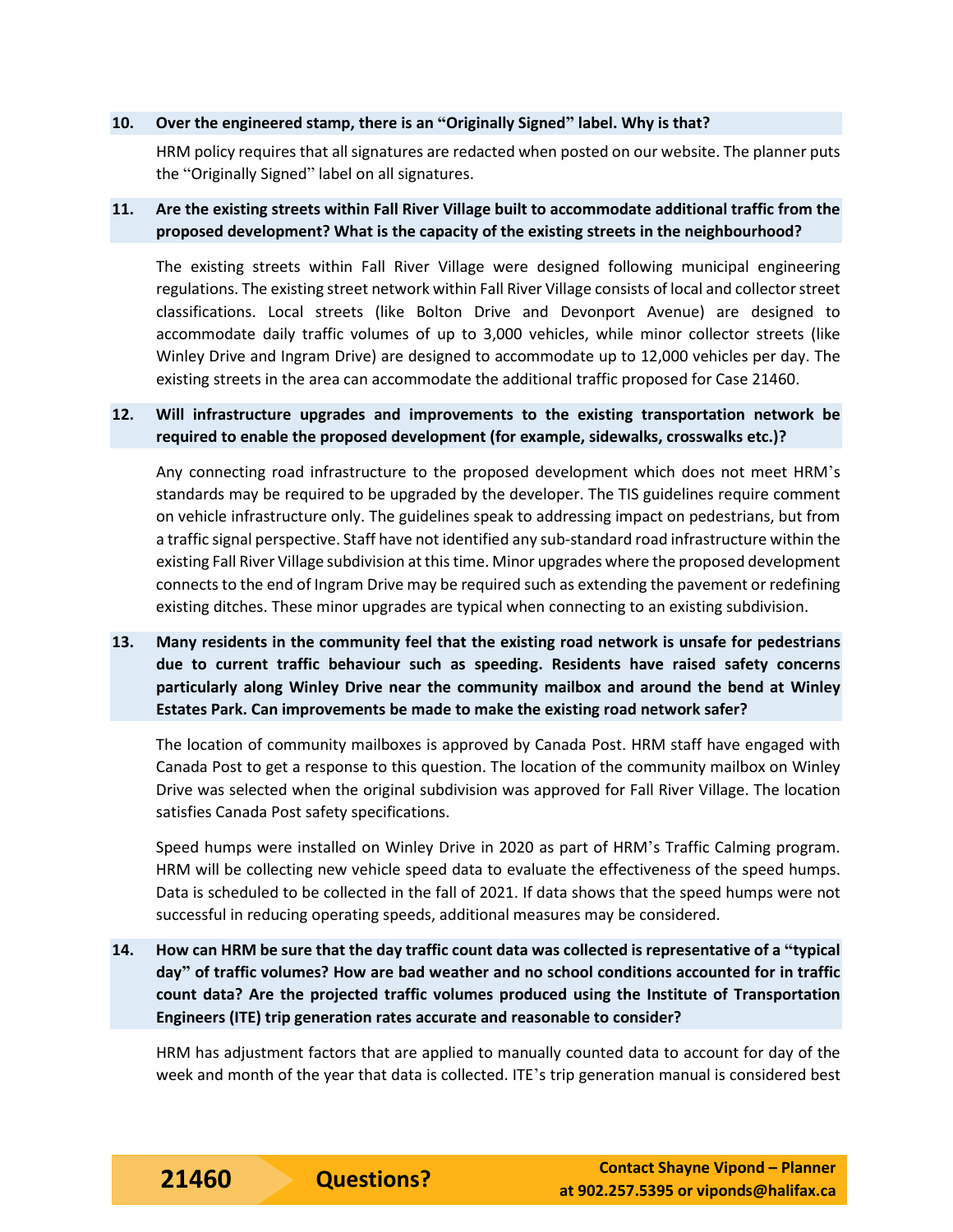practice. Sometimes reduction rates are applied to account for access to transit or connected pedestrian and bicycle infrastructure. Those were not applied in this case.

## **15. Is it reasonable to compare the data collected by the consultant to HRM data collected 6 years ago, in 2014?**

It is common to use data from years past to help establish a background growth rate. We typically ask consultants to collect updated data if the information they have is more than a few years old. This was completed for this newest assessment submitted by the applicant.

## **16. Has the traffic study completed for the proposal considered rail line crossings in the surrounding area and if the proposed development may impact these crossings?**

No.

**17. Is the connection from Ingram Drive to Cobequid Road necessary to avoid heavy traffic travelling through Fall River Village and Windsor Junction? Would traffic travelling through Fall River Village be reduced or increased if a connection from Ingram Drive to Cobequid Road is constructed? What is being done to address the existing highway traffic jams to Fall River and Waverly?** 

CBCL prepared a transportation study for the Fall River/Waverly/Wellington areas for the secondary planning process. The study found that particular intersections within the area were heavily congested and recommended the development of a new interchange to reduce traffic on Highway 2 and take pressure of the existing Highway 102 and 118 interchanges. The combination of the Burnside Connector and a new 102 interchange presents an option to reduce traffic volumes along Fall River Road and Truck 2. Without a new connection, the impact of the Burnside Connector on traffic volumes along Truck 2 was deemed negligible. Five locations for a new interchange were explored including a new connection at Cobequid Road from Ingram Drive (named the Cobequid Connector) and a connection from Highway 2 to the existing Aerotech interchange at Exit 5a (named the Wellington Connector).

The study concluded that a new connection at Cobequid Road was most advantageous to alleviate traffic on Highway 2 but noted the primary access would be through a residential neighbourhood. More recently, CN rail declined an at grade crossing to Cobequid Road from an Ingram Drive extension as it would not meet Transport Canada's Grade Crossing Regulations. CN expressed that trains are parked in that location and due to the number of existing at grade crossings in the area, there is no alternative location to park the trains. They also expressed safety concerns about passenger vehicles queuing across the rail line and the site lines.

In 2018, NS Transportation and Infrastructure Renewal announced plans to construct the Wellington Connector. When combined with the Burnside expressway, the CBCL study estimated that traffic volumes along Highway 2 could reduce by up to 15%. As a result, the Cobequid Connector is no longer needed and therefore a connection from Ingram Drive to Cobequid Road has been deemed not significant for traffic operations.